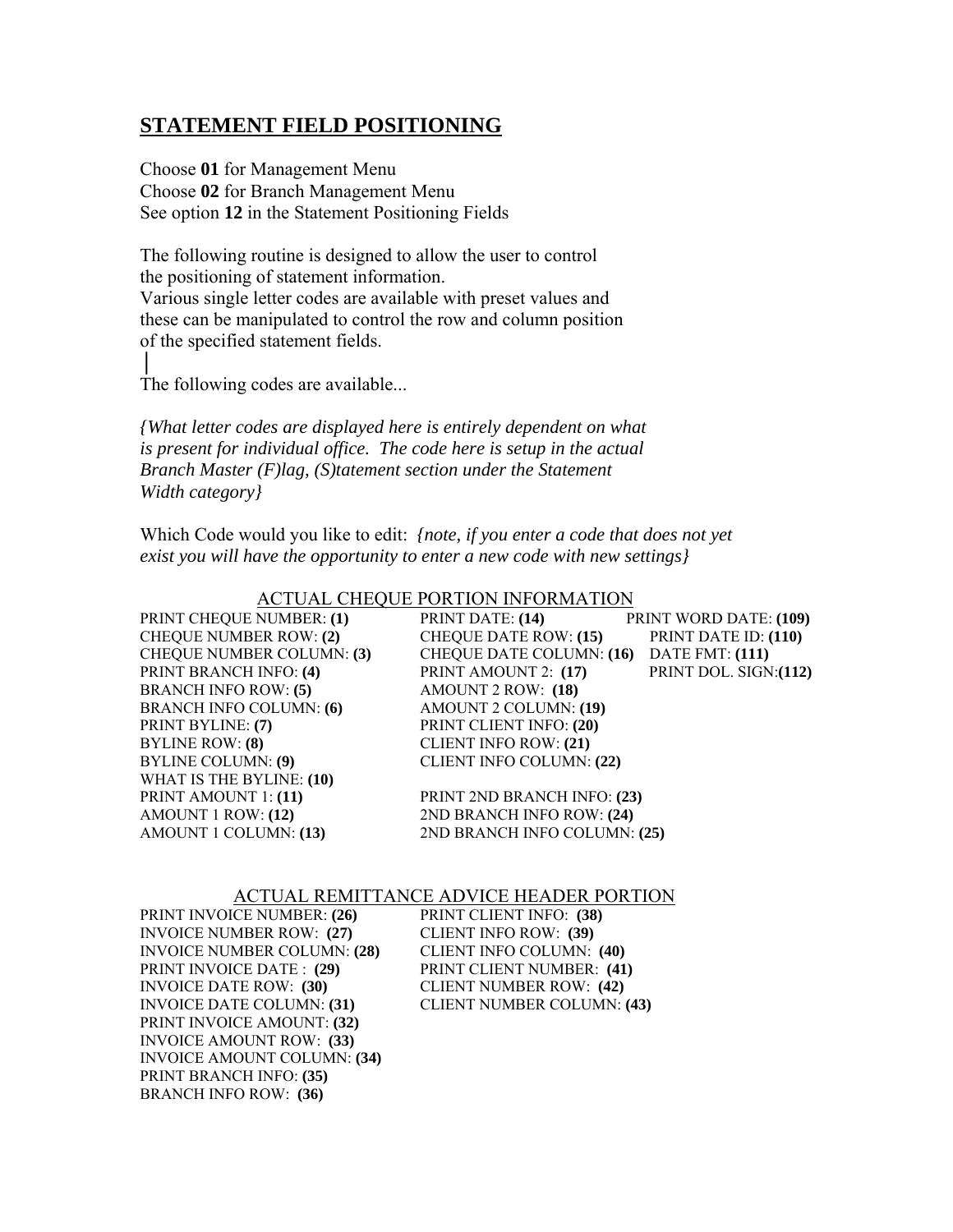#### BRANCH INFO COLUMN: **(37)**

### MIDDLE HEADER FIELDS PRESENT ON BOTH CHEQUES AND REMITTANCES

| PRINT BRANCH HEADER INFO: (44)        | PRINT HEADER PAGE NUMBER: (56)         |
|---------------------------------------|----------------------------------------|
| <b>BRANCH HEADER INFO ROW: (45)</b>   | HEADER PAGE NUMBER ROW: (57)           |
| <b>BRANCH HEADER INFO COL: (46)</b>   | <b>HEADER PAGE NUMBER COL: (58)</b>    |
| PRINT CLIENT HEADER INFO: (47)        | PRINT HEADER WEEK NUMBER: (59)         |
| <b>CLIENT HEADER INFO ROW: (48)</b>   | <b>HEADER WEEK NUMBER ROW: (60)</b>    |
| <b>CLIENT HEADER INFO COL: (49)</b>   | <b>HEADER WEEK NUMBER COL: (61)</b>    |
| PRINT HEADER CLIENT NUM: (50)         | PRINT HEADER STATEMNT TYPE: (62)       |
| <b>HEADER CLIENT NUMB ROW: (51)</b>   | <b>HEADER STATEMENT TYPE ROW: (63)</b> |
| <b>HEADER CLIENT NUMBER COL: (52)</b> | HEADER STATEMENT TYPE COL: (64)        |
| PRINT HEADER DATE: (53)               |                                        |
| HEADER DATE ROW: (54)                 |                                        |
| <b>HEADER DATE COLUMN: (55)</b>       |                                        |

#### COLUMN DISPLAY POSITION

|                        | <b>COLUMN 70a: (91)</b> |
|------------------------|-------------------------|
| <b>COLUMN 50: (79)</b> | COLUMN 71 : (92)        |
| COLUMN $53$ : (80)     | COLUMN 74 : (93)        |
| COLUMN $55: (81)$      | COLUMN 75 : (94)        |
| COLUMN $56: (82)$      | COLUMN $79: (95)$       |
| COLUMN 57: (83)        | COLUMN $80: (96)$       |
| COLUMN $58: (84)$      | COLUMN $81: (97)$       |
| COLUMN $59: (85)$      | COLUMN $82: (98)$       |
| COLUMN $60: (86)$      | <b>COLUMN 85: (99)</b>  |
| COLUMN $62: (87)$      |                         |
| COLUMN $65$ : $(88)$   |                         |
| COLUMN 66 : (89)       |                         |
| <b>COLUMN 70: (90)</b> |                         |
|                        | COLUMN $45: (78)$       |

#### MISCELLANEOUS

START ROW: **(100)**  NUMBER OF LINES: **(101)**  PICTURE SIZE 1: **(102)**  PICTURE SIZE 2: **(103)**  COMMISSION ROW: **(104)**  COMMISSION COLUMN: **(105)**  ROW FOR TOTALS: **(106)**  CHEQUE LINES: **(107)**  ADJUSTMENT FOR CHEQUE ONLY: **(108)** PRINT ACTUAL COMMISSION RATE:**(113)**

- 1. Will you be printing a cheque number on the cheques (Yes or No).
- 2. If you are printing a cheque number indicate the row.
- 3. If you are printing a cheque number indicate the column.
- 4. Will you be printing Branch Info (basically the header) top left corner of a cheque(Yes or No).
- 5. If you are printing Branch Info indicate the row.
- 6. If you are printing Branch Info indicate the column.
- 7. Will you be printing a Byline on the cheque (Yes or No).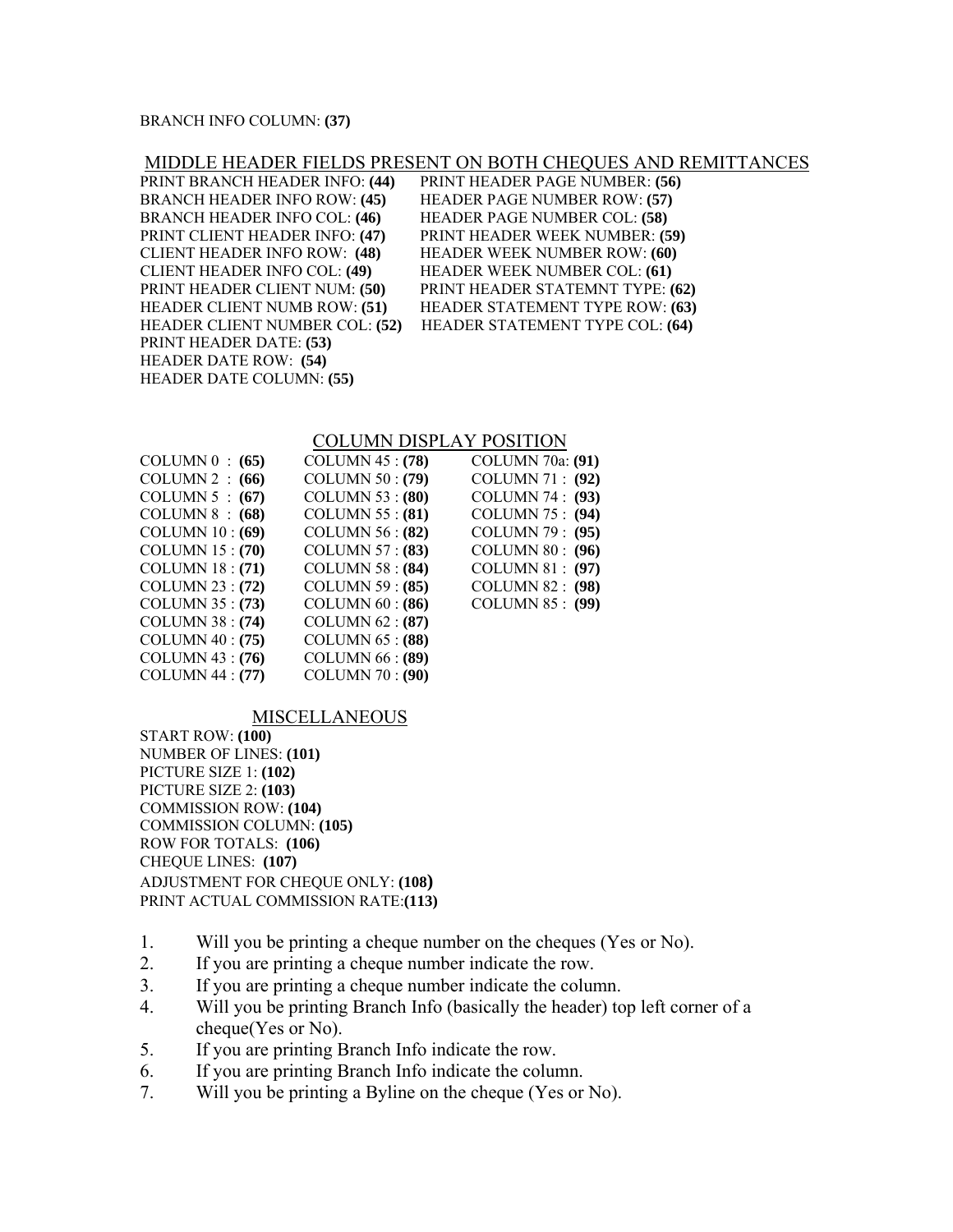- 8. If you are printing a Byline indicate the row.
- 9. If you are printing a Byline indicate the column.
- 10. Enter the Actual Byline. An example of a Byline is something like COLLECTION AGENCIES ACT. TRUST ACCOUNT
- 11. Will you be printing Amount 1. Amount 1 is the value of the cheque that normally appears in the little box on the left hand side (Yes or No).
- 12. If you are printing Amount 1 indicate the row.
- 13. If you are printing Amount 1 indicate the column.
- 14. Will you be printing the date (Yes or No).
- 15. If you are printing the date indicate the row.
- 16. If you are printing the date indicate the column.
- 17. Will you be printing Amount 2. Amount 2 is the value of the cheque that normally appears in the middle of the cheque surrounded by \*'s and the word EXACTLY(Yes or No).
- 18. If you are printing Amount 2 indicate the row.
- 19. If you are printing Amount 2 indicate the column.
- 20. Will you be print the Client Info. This is who the cheque is payable to (Yes or No).
- 21. If you are printing the Client Info indicate the row.
- 22. If you are printing the Client Info indicate the column.
- 23. Will you be printing the  $2<sup>nd</sup>$  Branch Info section. On applicable statements this is the Branch Info that prints in the middle of the whole statement just above the Itemized section (Yes or No).
- 24. If you are printing the  $2<sup>nd</sup>$  Branch Info section indicate the row.
- 25. If you are printing the  $2<sup>nd</sup>$  Branch Info section indicate the column.
- 26. Will you be printing an Invoice Number on the Remittances (Yes or No).
- 27. If you are printing an Invoice Number indicate the row.
- 28. If you are printing an Invoice Number indicate the column.
- 29. Will you be printing a date on the Invoice (Yes or No).
- 30. If you are printing a Date indicate the row.
- 31. If you are printing a Date indicate the column.
- 32. Will you be printing the Amount of the Invoice (Yes or No).
- 33. If you are printing the Amount indicate the row.
- 34. If you are printing the Amount indicate the column.
- 35. Will you be printing Branch Info on the Invoice (Yes or No).
- 36. If you are printing the Branch Info indicate the row.
- 37. If you are printing the Branch Info indicate the column.
- 38. Will you be printing the Client Info on the Invoice (Yes or No).
- 39. If you are printing the Client Info indicate the row.
- 40, If you are printing the Client Info indicate the column.
- 41. Will you be printing the Client Number on the Invoice (Yes or No).
- 42. If you are printing the Client Number indicate the row.
- 43 If you are printing the Client Number indicate the column.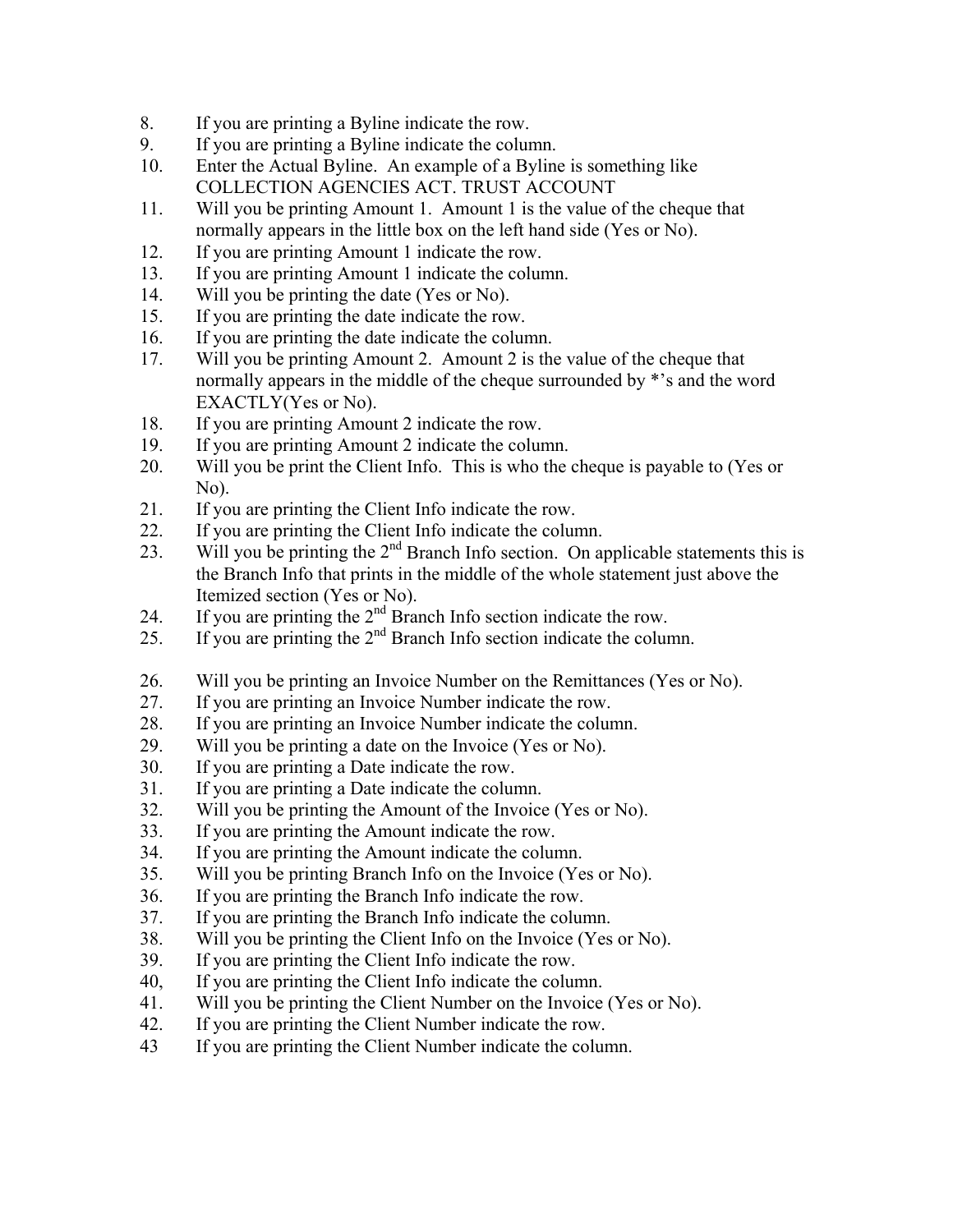- 44. Will you be printing the Branch Header Info. This is the Branch Name and address that normally appears in the middle of cheques and remittances (Yes or No).
- 45. If you are printing the Branch Header Info indicate the row.
- 46. If you are printing the Branch Header Info indicate the column.
- 47. Will you be printing the Client Header Info. This is the Client Name that normally appears in the middle of the cheques and remittances (Yes or No).
- 48. If you are printing the Client Header Info indicate the row.
- 49. If you are printing the Client Header Info indicate the column.
- 50. Will you be printing the Header Client Number. This normally prints in the middle of typical cheques and remittances (Yes or No).
- 51. If you are printing the Header Client Number indicate the row.
- 52 If you are printing the Header Client Number indicate the column.
- 53. Will you be printing the Header Date. This is usually a date range that prints in the middle of typical cheques and remittances (Yes or No).
- 54. If you are printing the Header Date indicate the row.
- 55. If you are printing the Header Date indicate the column.
- 56. Will you be printing the Header Page Number. This usually prints in the middle of a typical cheque or remittance (Yes or No).<br>57. If you are printing the Header Page Numbers in
- If you are printing the Header Page Numbers indicate the row.
- 58. If you are printing the Header Page Numbers indicate the column.
- 59. Will you be printing the Week Number. This usually prints in the middle of cheques and remittances. It only applies to Weekly statements (Yes or No).
- 60. If you are printing the Week Number indicate the row.
- 61 If you are printing the Week Number indicate the column.
- 62. Will you be printing the Header Statement Type. This usually prints in the middle of typical cheques and remittance and refers to Paid Us or Direct labeling (Yes or No).
- 63. If you are printing the Header Statement Type indicate the row.
- 64. If you are printing the Header Statement Type indicate the column.
- 65. Column 0 typically used as starting position for Dates
- 66. Column 2 typically used as the starting position for the Cheque Total on bottom of statements.
- 67. Column 5 typically used as the starting position for the Debtor Name and Debtor Number.
- 68. Column 8 typically used as the starting position for the middle VOID line that fills in the cheque area of multiple page statements.
- 69. Column 10 typically used as the starting position for the top and bottom VOID line that fill in the cheque area of multiple page statements.
- 70. Column 15 typically used as the starting position for the Remit Total on the bottom of statements.
- 71. Column 18 typically used as the starting position for Client Reference 1.
- 72. Column 23 typically used as the starting position for Client Reference 2.
- 73. Column 35 is not currently used.
- 74. Column 38 typically used as the starting position for the Codes.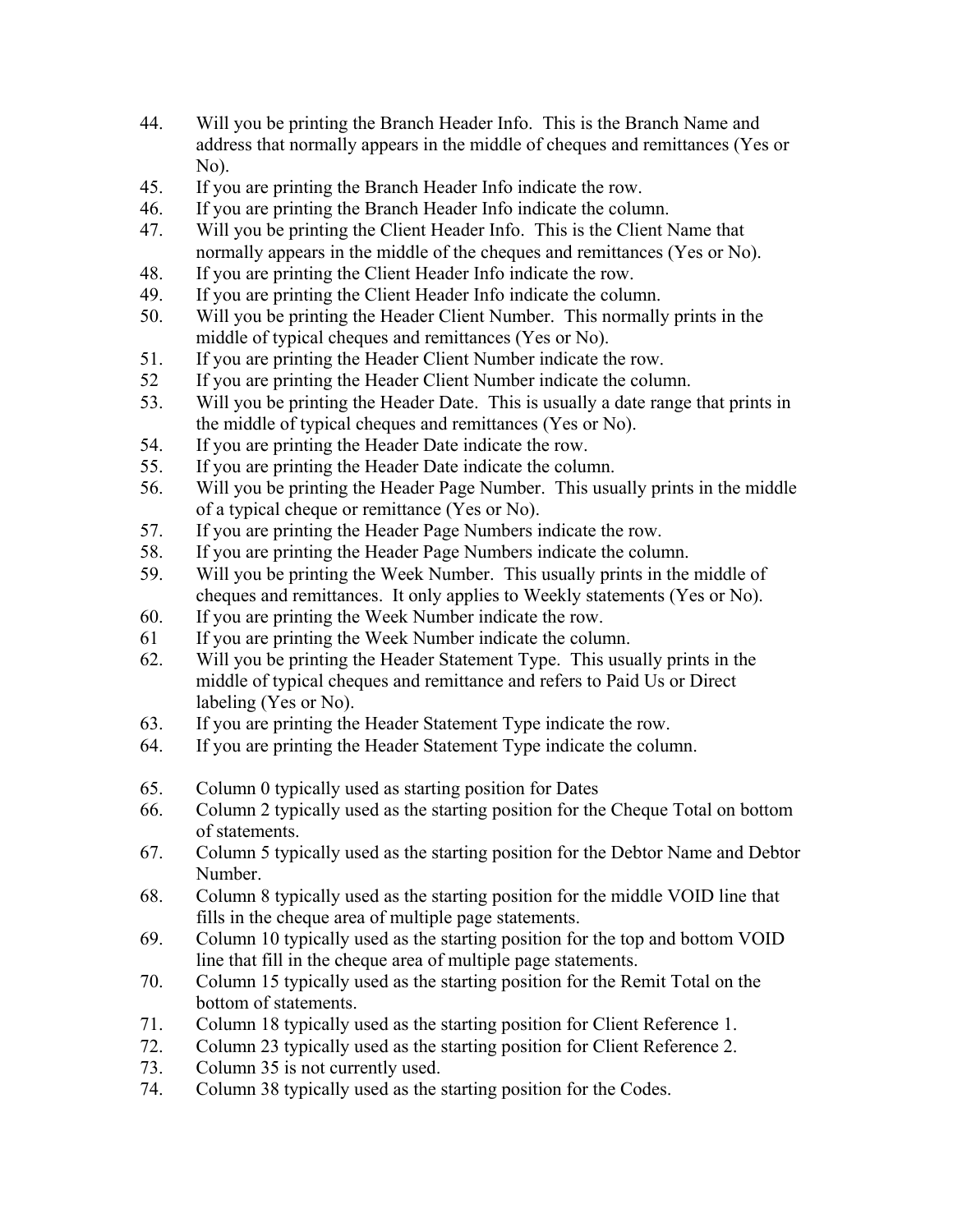- 75. Column 40 typically used as the starting position for amounts in the Paid Us column.
- 76. Column 43 typically used as the starting position for the column PAID US label used went printing non preformatted statements.
- 77. Column 44 is not currently used.
- 78. Column 45 typically used as the starting position for printing the first date of the date range that is part of the statement header.
- 79. Column 50 typically used as the starting position for amounts in the Paid You column.
- 80. Column 53 typically used as the starting position for the column PAID YOU label used when printing non preformatted statements.
- 81. Column 55 used to print the "-" separating the date ranges on the header.
- 82. Column 56 used as the starting position for printing the second date of the date range that is part of the statement header.
- 83. Column 57 used to print the date on the actual cheque for statement form 6 only.
- 84. Column 58 used to print the date on the actual cheque for statement form 9 only.
- 85. Column 59 is not currently used.
- 86. Column 60 typically used as the starting position for amounts in the Commission Withheld column.
- 87. Column 62 typically used as the starting position for the column COMMISSION label used when printing non preformatted statements.
- 88. Column 65 used to print the Branch date on the top of the Invoices for statement form 9 only.
- 89. Column 66 is not currently used.
- 90. Column 70 typically used as the starting position for amounts in the Due Us column.
- 91. Column 70a used to print the amount on the actual cheque for statement form 6 only.
- 92. Column 71 is not currently used.
- 93. Column 74 typically used as the starting position for the column DUE US label used when printing non preformatted statements.
- 94. Column 75 is not currently used.
- 95. Column 79 typically used as the starting position for amount in the Due You column.
- 96. Column 80 used to position the template #####.## for the Due You column when printing the test statement.
- 97. Column 81 used as the starting position for the statement type labeling of Paid Us or Direct on the header.
- 98. Column 82 typically used as the starting position for the column DUE YOU label used when printing non preformatted statements.
- 99. Column 85 typically used as the starting position for printing the Tax labels.
- 100. Starting Row of the Itemized portion of standard combined statements.
- 101. Number of lines in the Itemized portion of standard combined statements.
- 102. Template form used for displaying numbers on the statement.
- 103. Template form used for displaying non amount information on the statement.